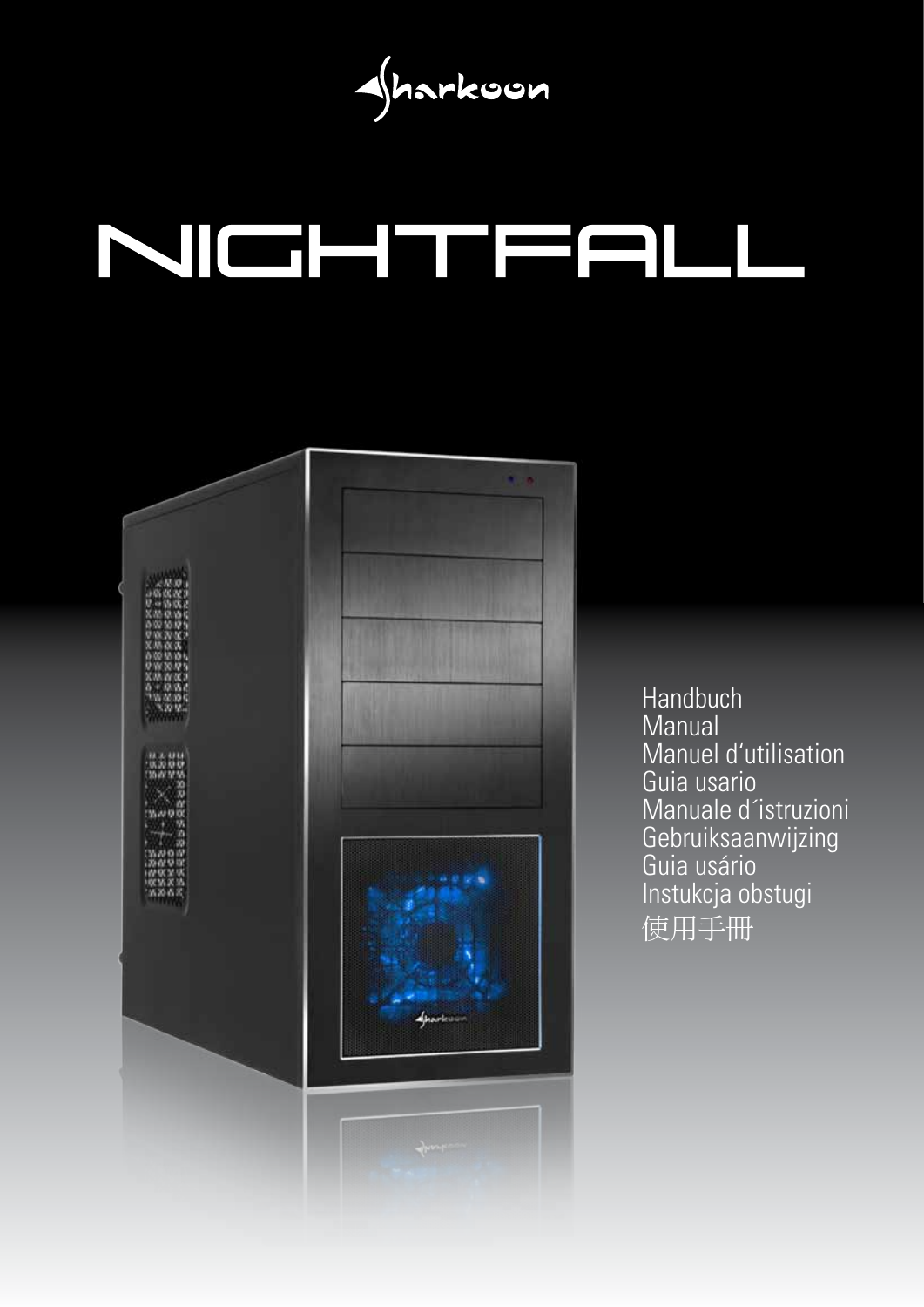# <span id="page-1-0"></span>**Content**

| 1. Features                                             |    |
|---------------------------------------------------------|----|
| 2. Package content                                      | 3  |
| 3. The case at a glance                                 | 5  |
| 4. Installation of a mainboard                          |    |
| 5. Installation of a PSU                                | 9  |
| 6. Installation of a HDD                                | 10 |
| 7. Installation of an optical device                    | 11 |
| 8. Installation of a 3.5" device                        |    |
| 9. Installation of an add-on card                       | 14 |
| 10. The pre-installed fan                               | 15 |
| 11. Installation of additional fans / optimized airflow | 15 |

Dear customer!

Congratulations for purchasing this premium quality SHARKOON product. For a long life time and to take full advantage of this product we recommend that you read this manual completely.

Have a good time with our product! **SHARKOON Technologies**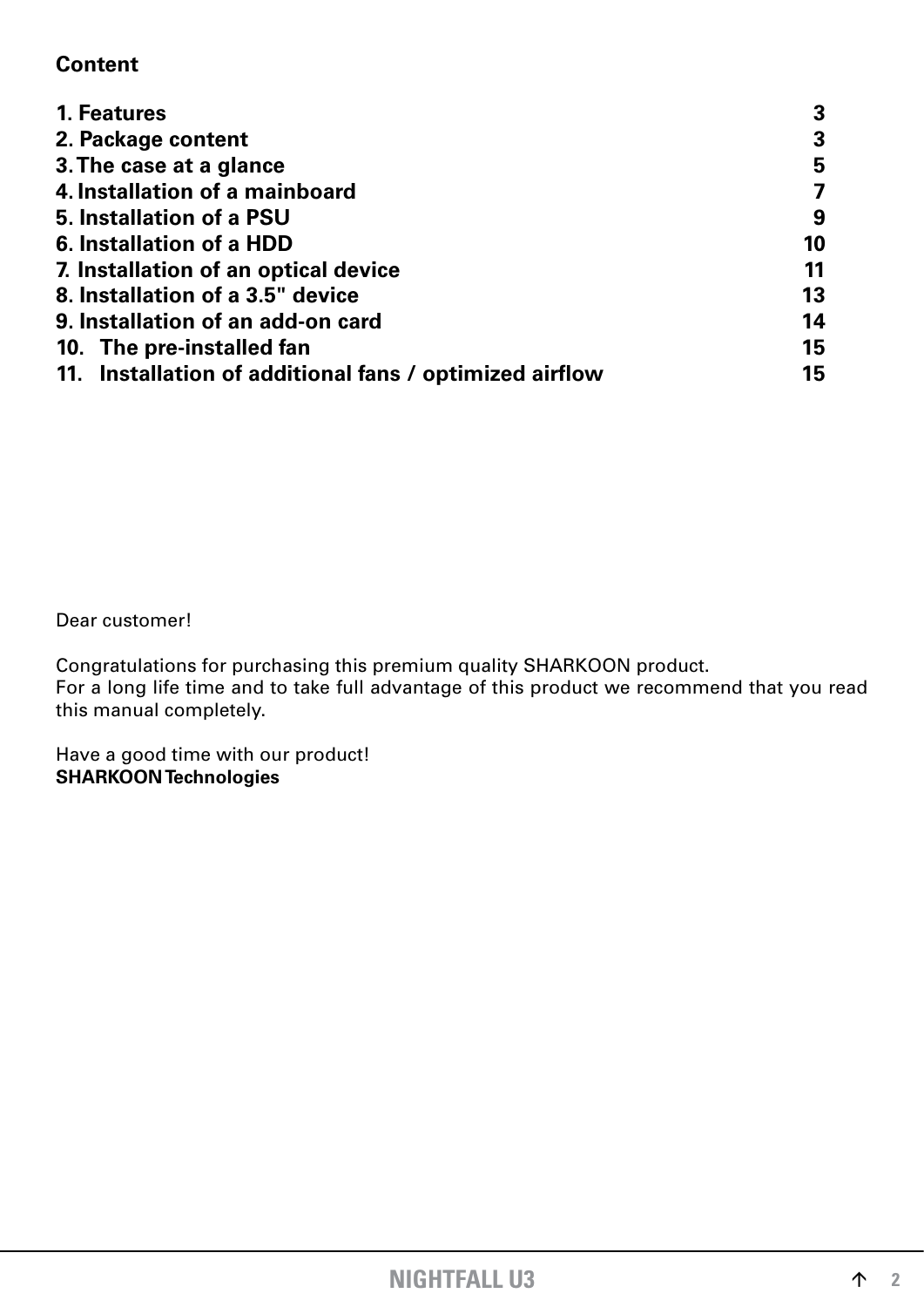# <span id="page-2-0"></span>**1. Features**

- Midi ATX case
- • 5x 5.25" drive bays (external)
- • 5x 3.5" bays for HDDs (internal)
- Top I/O with 1x USB3.0, 2x USB2.0, 1x headphone and 1x microphone connector, power and reset button
- • 7 slots for add-on cards
- • Aluminum front panel with air inlet
- • Quick fasteners for optical drives and HDDs, mainboard mounting panel with installation opening for coolers
- 2 openings for water cooling
- • Cable management system
- • Fan configuration:

| l Case front | 1x 120 mm LED fan as well as 3-pin and 4-pin connector  <br>(pre-installed) |
|--------------|-----------------------------------------------------------------------------|
| Side panel   | 2x 120 mm fan (optional)                                                    |
| Back side    | 1x 80 mm or 1x 120 mm fan (optional)                                        |
| Top panel    | 1x 120 mm or 1x 140 mm fan (optional)                                       |

- Dimensions:  $455 \times 202 \times 440$  mm (L x W  $\times$  H)
- Weight:  $~6$  kg

## <span id="page-2-1"></span>**2. Package content**

- • PC case "Nightfall"
- • Screw kit:

| Screws for         | Screws for   | Screws for drive          | <b>Screws for HDD fixation</b> |
|--------------------|--------------|---------------------------|--------------------------------|
| mainboard mounting | PSU mounting | mounting (3.5" and 5.25") |                                |

• Accessory kit:

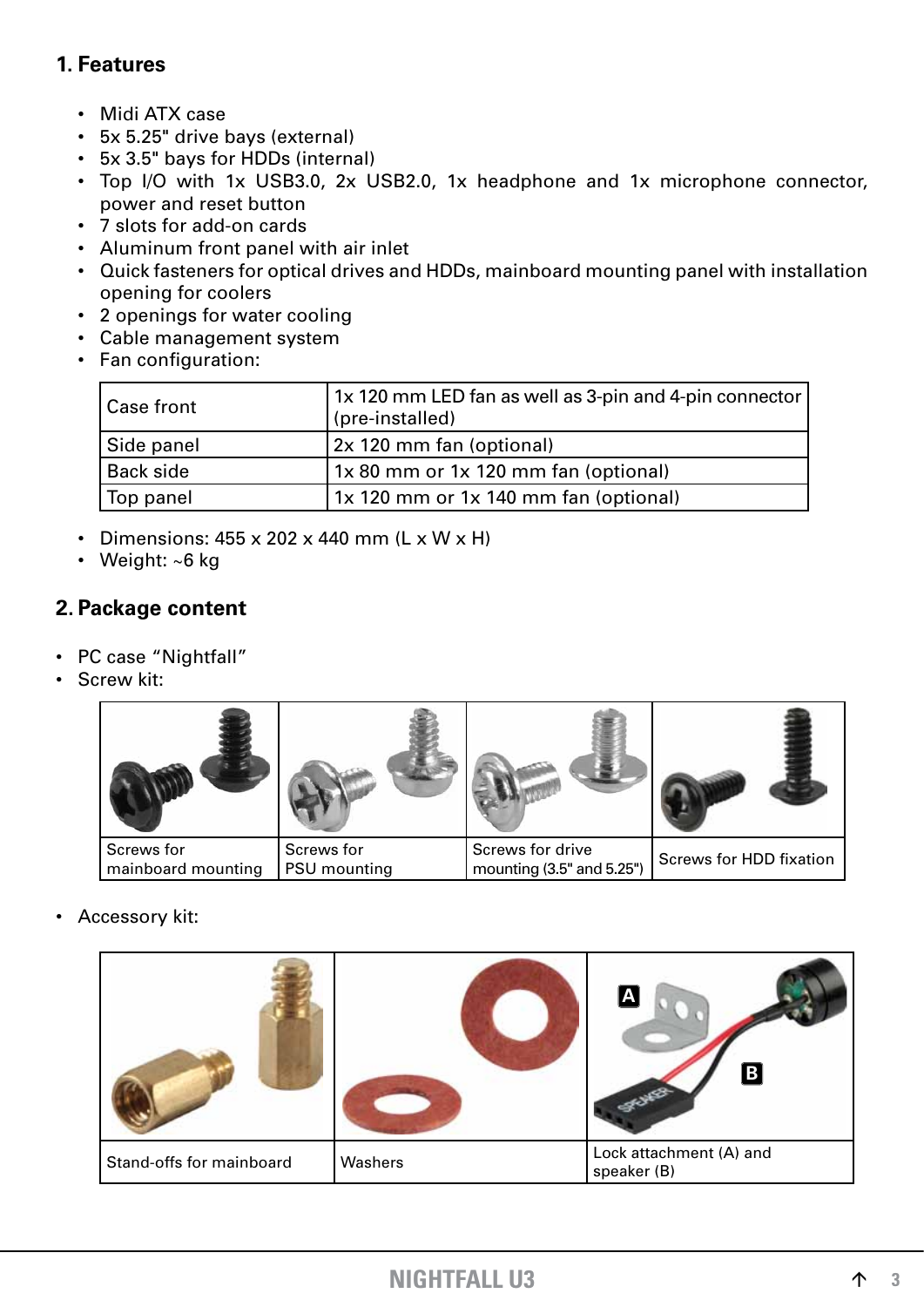



*Note:*

*If you are missing any of the items listed above, please contact our customer service immediately:*

*support@sharkoon.com (Germany and Europe) support@sharkoon.com.tw (international).*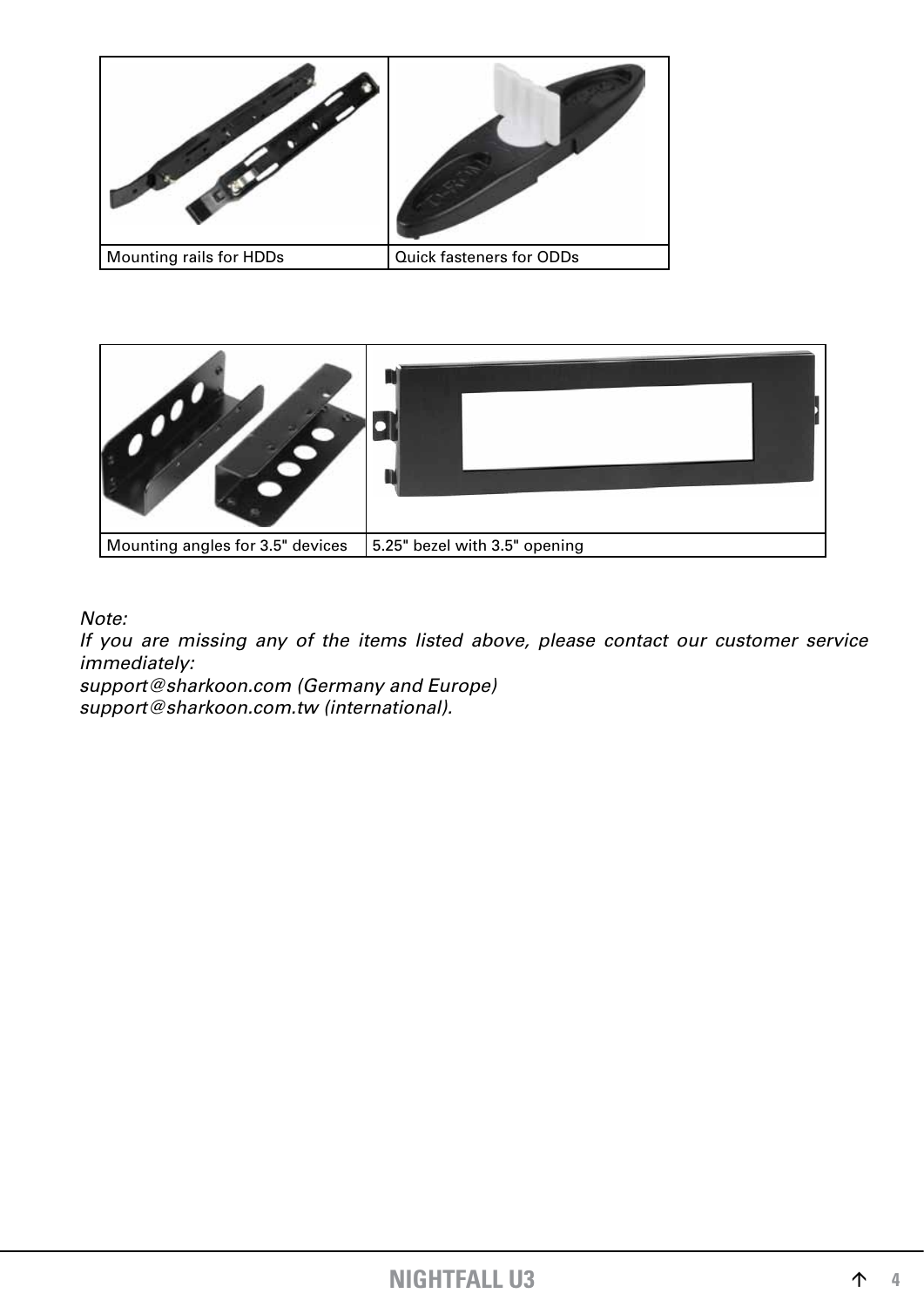## <span id="page-4-0"></span>**3. The case at a glance**

#### Front view



- $A LEDs$  for power and HDD activity
- $B 5.25$ " drive bays
- $C -$  Air inlet, covered: pre-installed 120 mm LED fan (blue)

### View from above



- $A -$  Fan bracket
- $B Top I/O$  with:
	- $a Power$  and
	- $b -$  Reset button,
	- $c 1x$  headphone and  $1x$  microphone connector
	- $d 2x$  USB2.0 and
	- e 1x USB3.0 connector

#### Side view (closed/left)



 $A -$  Brackets for two 120 mm fans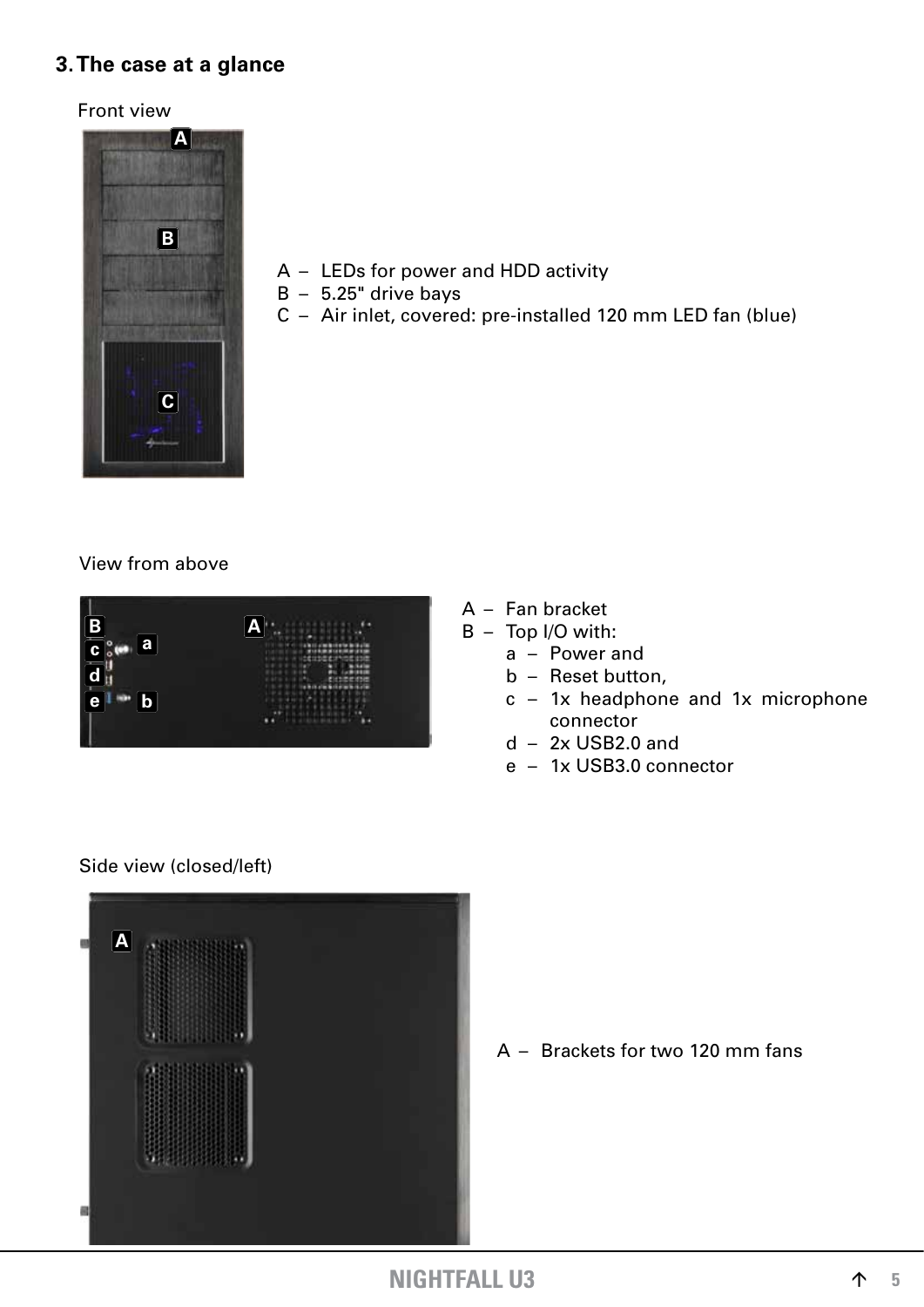## Side view (opened/left)



## Back side view

- $A -$  Drive bays for 5.25" devices
- $B -$  Mainboard mounting panel with: a – Installation opening for CPU coolers and
	- b Cable management system
- $C HDD$  cage (screwed in)



- $A -$  Opening for I/O shield
- $B Fan bracket$
- $C -$  Slot bezels
- D Openings for water cooling
- $E PSU$  bracket
- $F -$  Thumb screws

## Bottom view



- A Case feet
- $B Air$  intake for PSU

### *Note:*

*For more information on how to install the intended devices, refer to their respective documents.*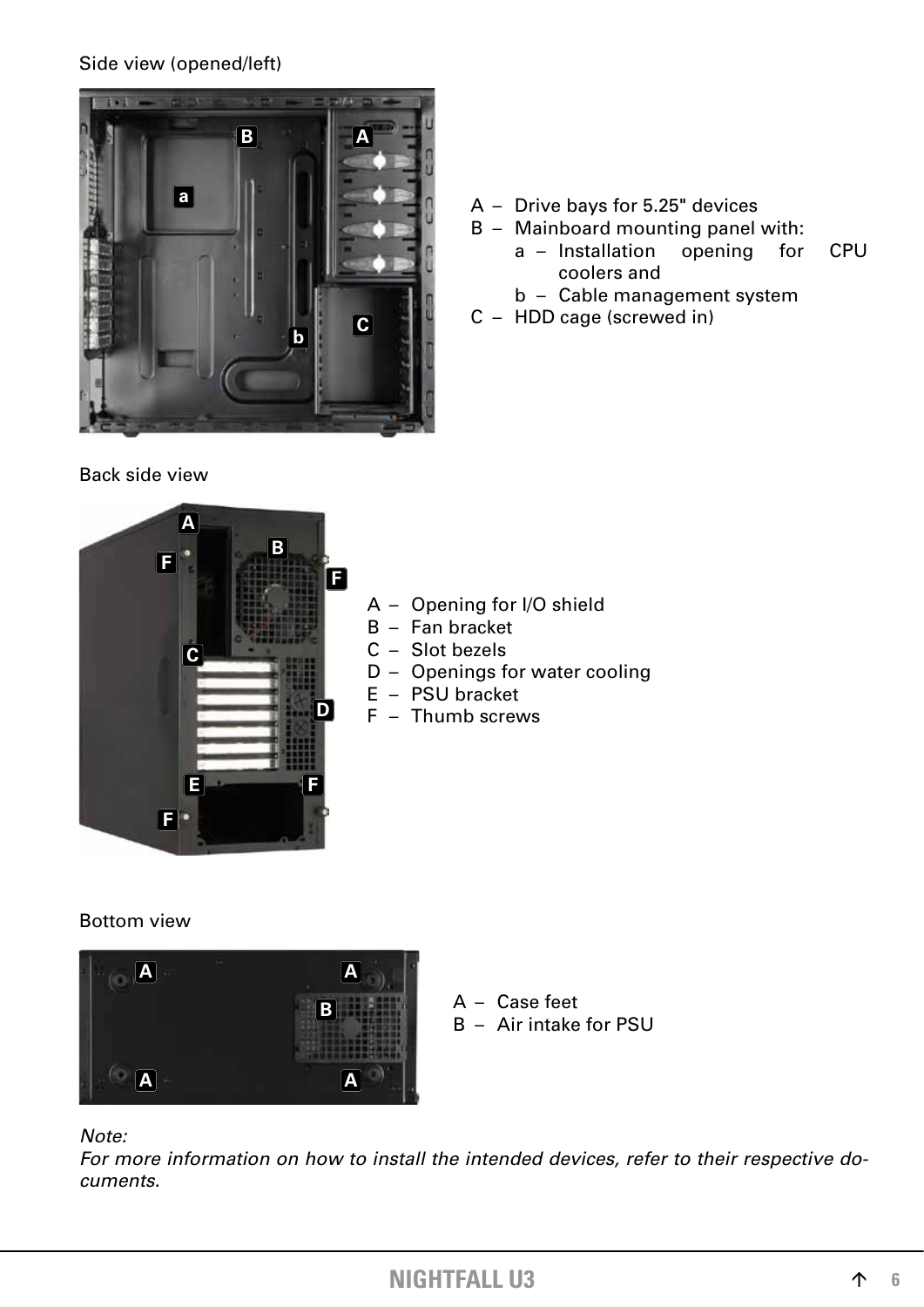# <span id="page-6-0"></span>**4. Installation of a mainboard**

- 1. Open the case by loosening the thumb screws on the case's back side and removing the left side panel. Lay down the case sidewise on an even surface.
- 2. The mainboard's mounting panel inside the case provides various drillings to fix the stand-offs (fig. 1).





 The mainboard contains special screw openings (fig. 2).





Place the mainboard to the mounting panel. A stand-off must be screwed into every drilling of the mounting panel visible through the mainboard's screw openings.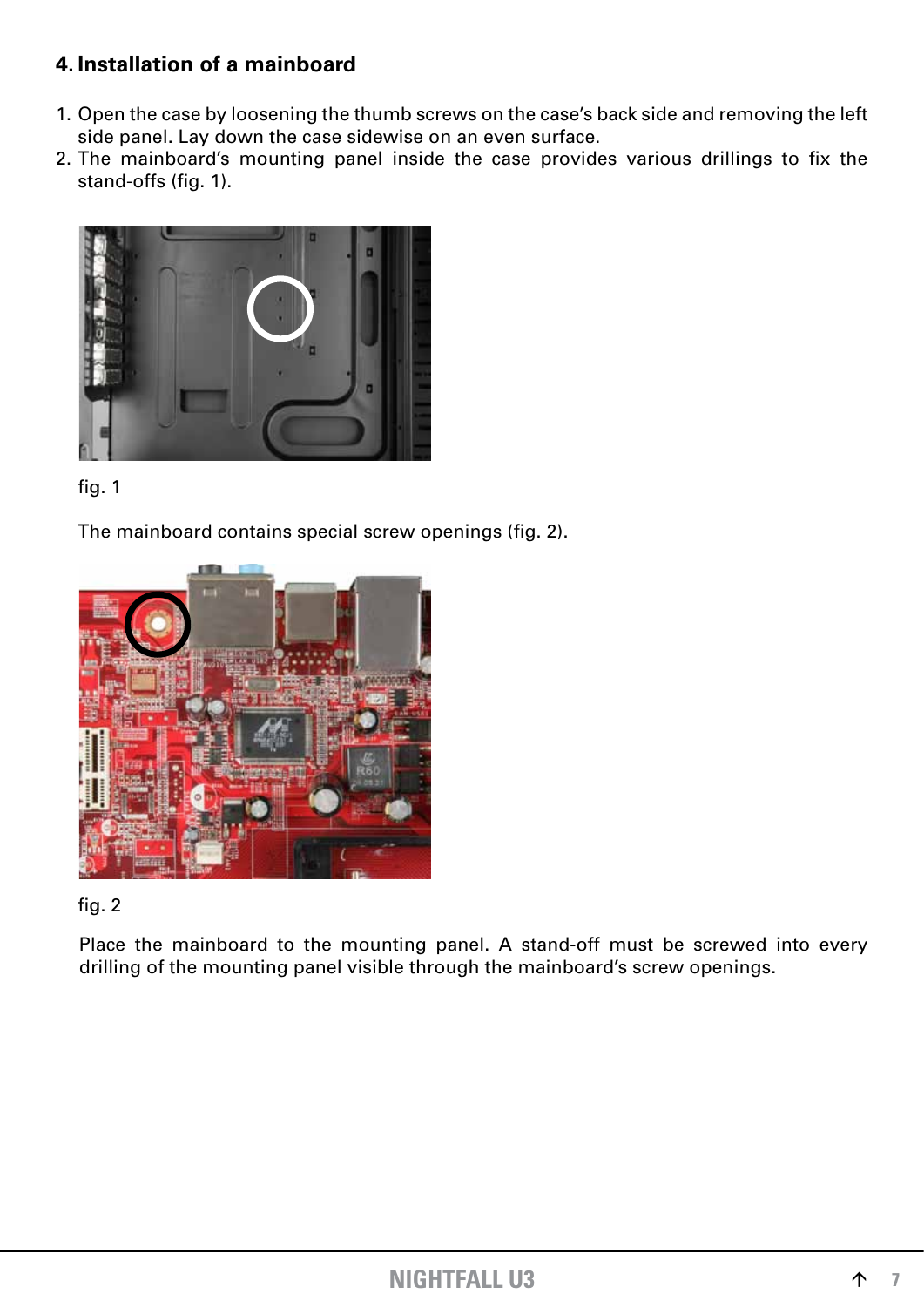3. Remove the mainboard and screw the stand-offs into the respective drillings of the mounting panel (fig. 3).



(Stand-offs)





- 4. Press the I/O shield (delivered with the mainboard) into the I/O shield opening in the case's back side.
- 5. Place the mainboard back onto the stand-offs and screw the mainboard to them (fig. 4).



 (Screws for mainboard mounting)



 fig. 4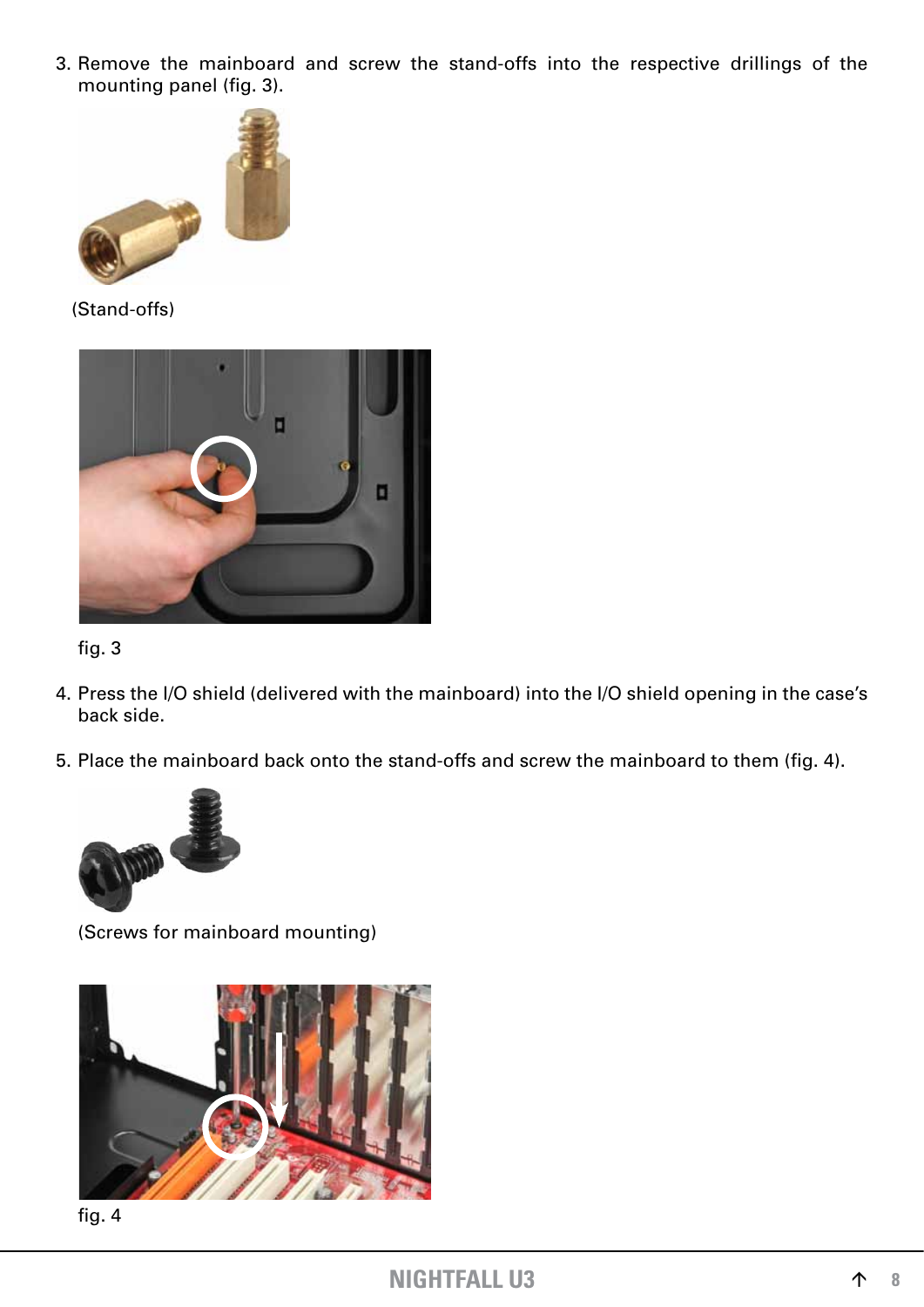6. Plug the connectors of the case's front bezel to the respective connectors of the mainboard (also refer to your mainboard's manual for further information).

# <span id="page-8-0"></span>**5. Installation of a PSU**

1. Set up the case in front of you and put the PSU from the inside against the PSU bracket on the case's back side (fig. 5).





2. Screw the PSU to the case from the outside (fig. 6).



(Screws for PSU mounting)



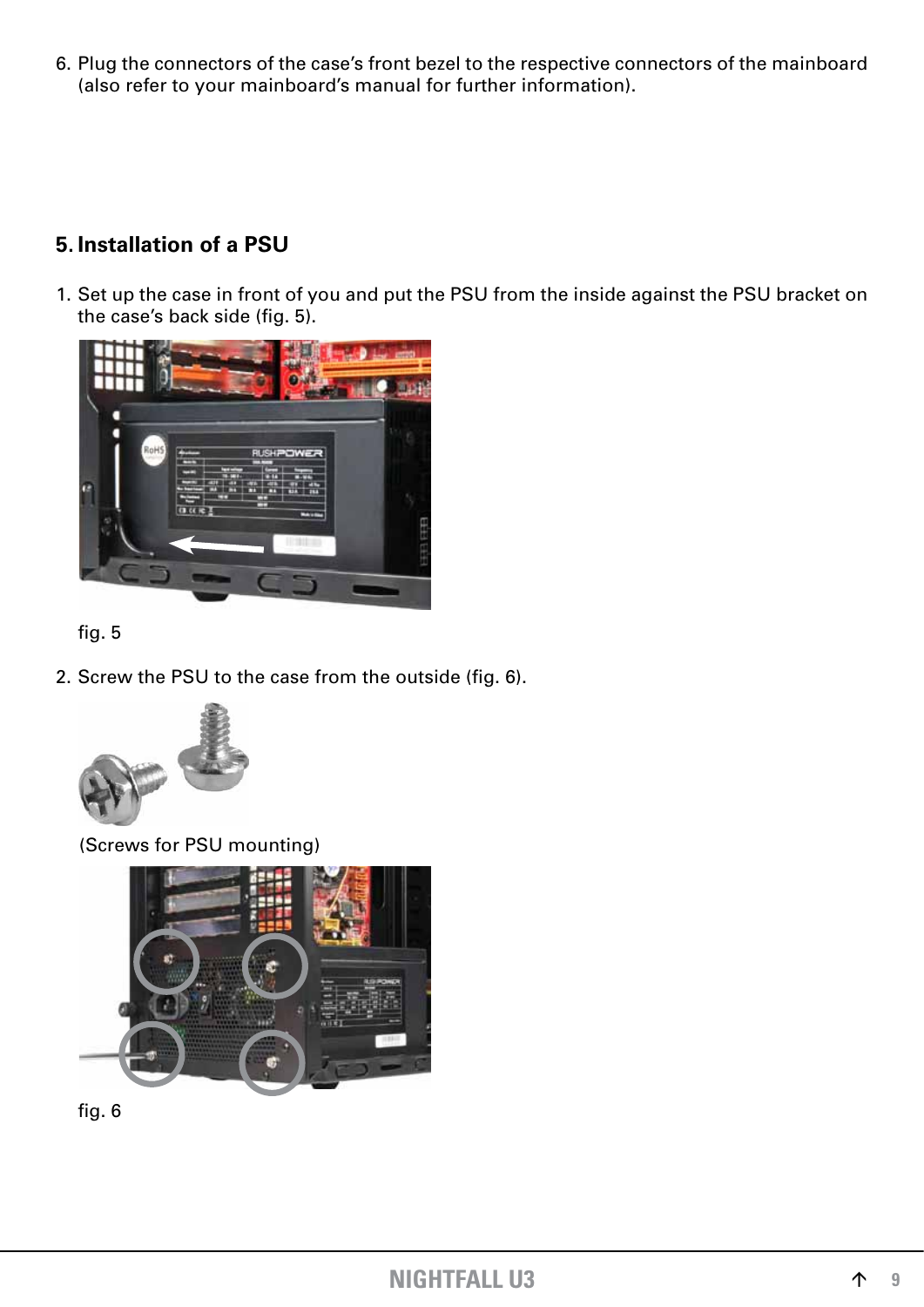# <span id="page-9-0"></span>**6. Installation of a HDD**

1. Attach the mounting rails to the HDD from both sides (fig. 7).



 (Mounting rails for HDDs)



fig. 7

2. Slide the HDD with attached mounting rails into the case's HDD cage until they lock (fig. 8).





3. Connect the HDD to the power supply and the mainboard.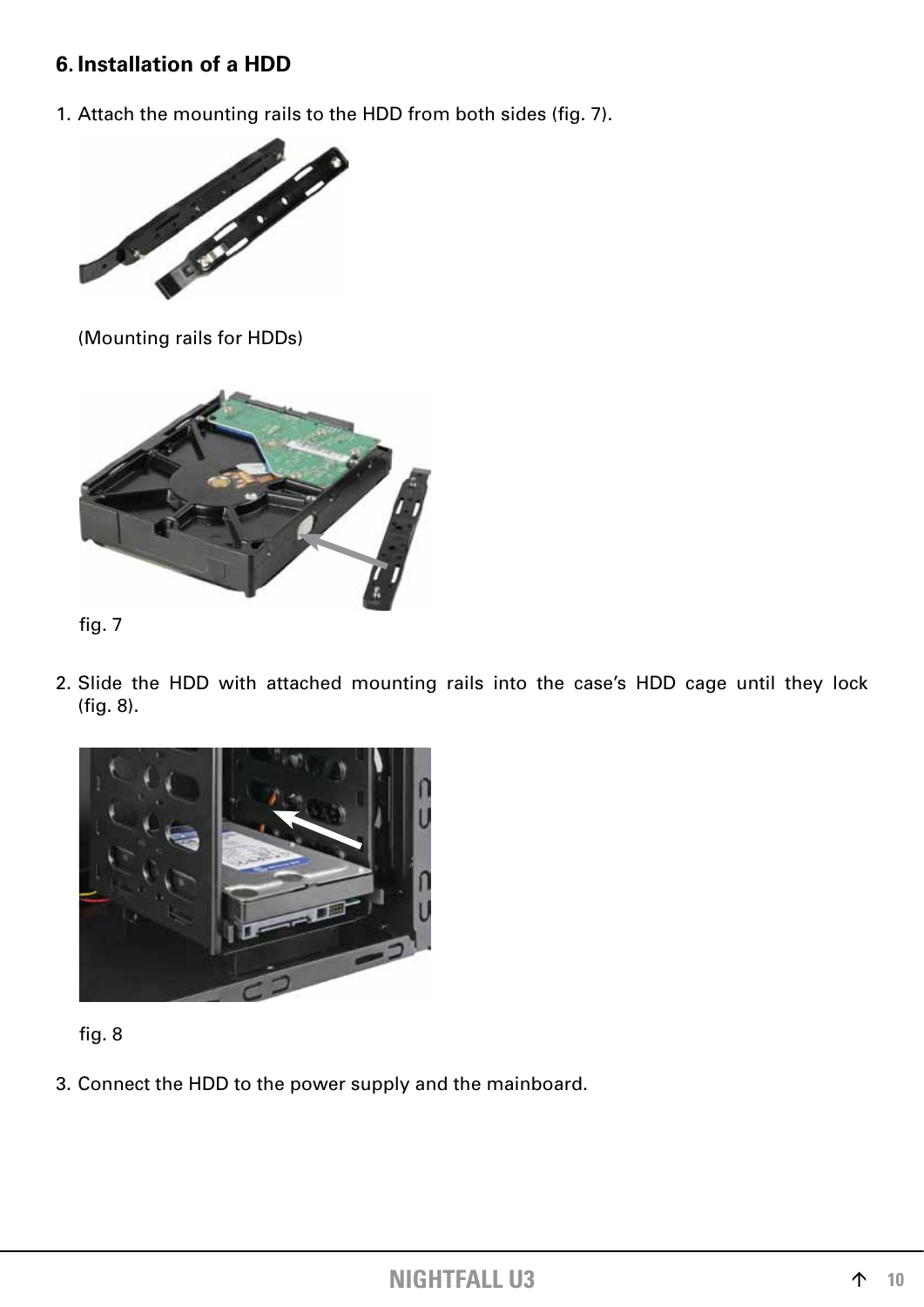*Notes:*

*A maximum of five 3.5" HDDs may be installed into the HDD cage. Further HDDs may be installed to the mounting bays for 5.25" drives at the case's front using e.g. the SHARKOON Vibe-Fixer mounting frames.*

*If you intend to transport the case we recommend to securing (additionally) the installed HDDs (fig. 9):*



(Screws for HDD fixation)



 fig. 9

# <span id="page-10-0"></span>**7. Installation of an optical device**

- 1. Take away the right side panel from the case.
- 2. Remove the case's front panel by gently dragging it towards you (fig. 10).



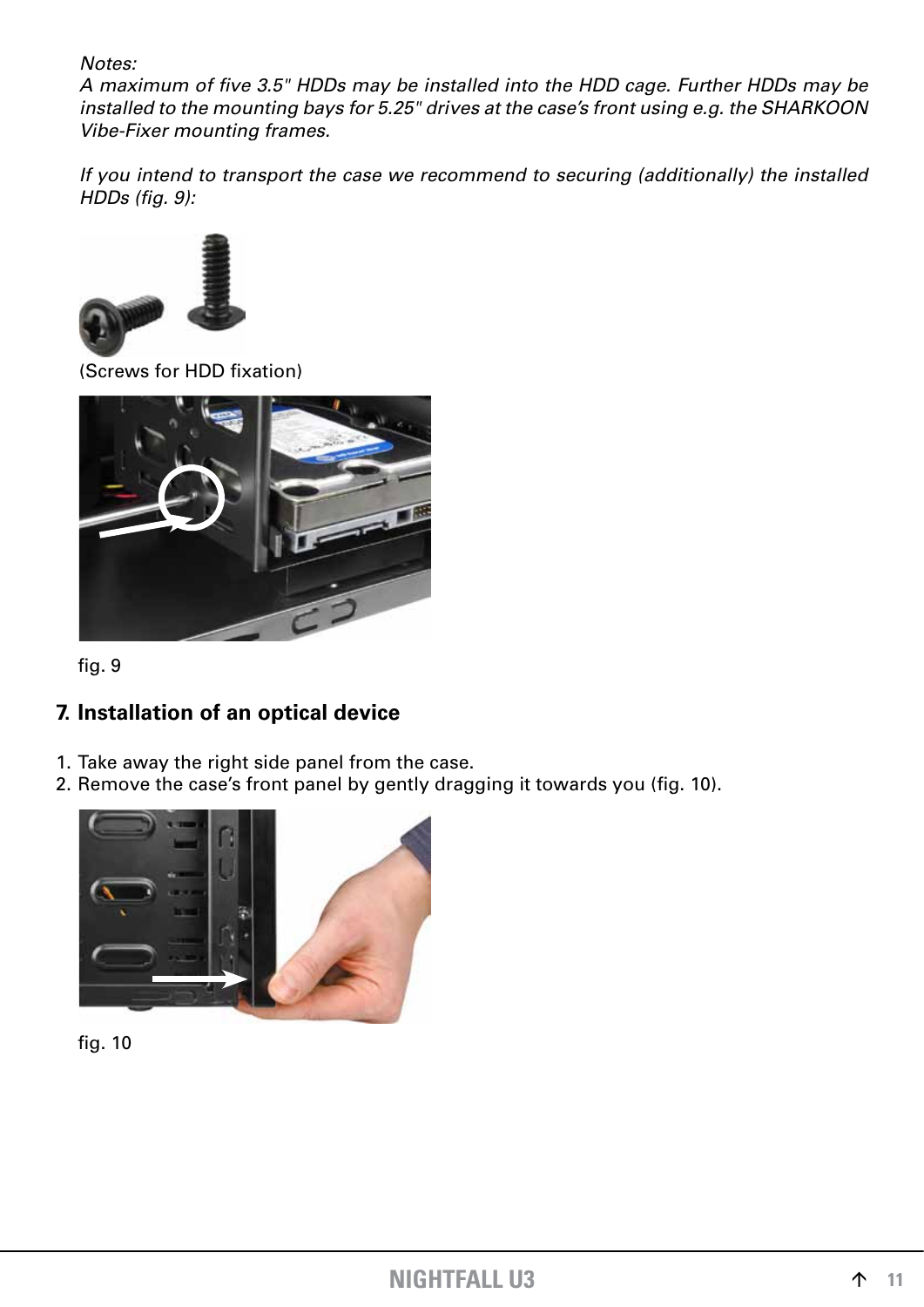3. Dismantle the 5.25" front bezel from the mounting bay in which you intend to install the drive by loosening its screws and pushing the bezel to the inside (fig. 11). Remove the quick fasteners (fig. 12).







 (Carefully take out an optionally present metal bezel covering the 3.5" drive bay by using a gripper.)

4. Slide the optical drive into the case's drive bay (fig. 13).



 fig. 13

5. Attach the optical device from both sides using the quick fasteners (fig. 14).



*Note: If you intend to transport the case we recommend securing (additionally) the installed drives:*



fig. 14 (Screws for 5.25" drive mounting)

6. Connect the optical drive to the power supply and the mainboard. (Put the front bezel back onto the case.)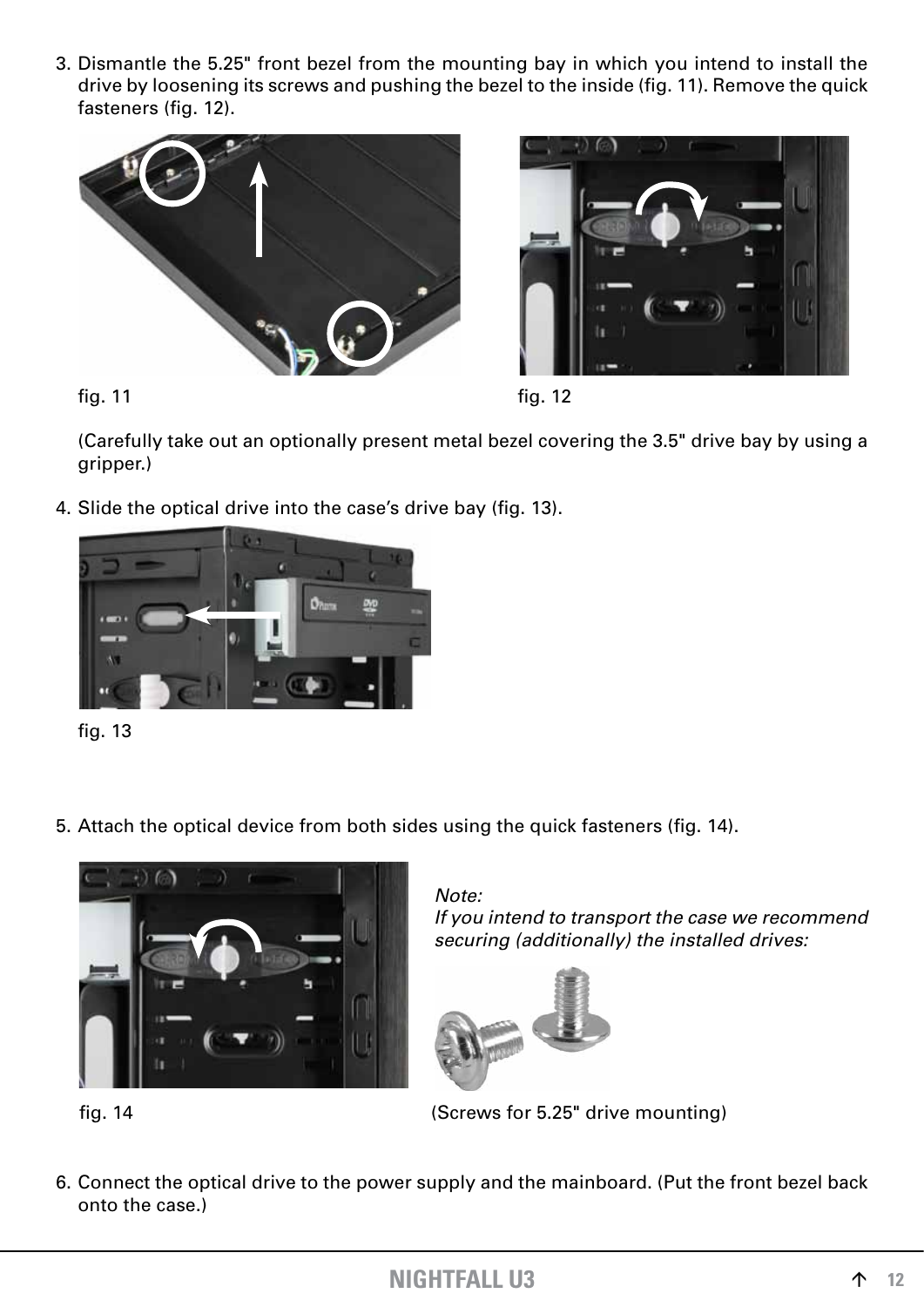# <span id="page-12-0"></span>**8. Installation of a 3.5" device**

- (1. Remove the case's front panel by gently dragging it towards you.)
- 2. Dismantle the 5.25" front bezel from the mounting bay in which you intend to install the drive by loosening its screws and pushing the bezel to the inside (fig. 15). Remove the quick fasteners (fig. 16).





 fig. 15 fig. 16

 (Carefully take out an optionally present metal bezel covering the drive bay by using a gripper.)

3. Screw the mounting angles to the 3.5" device from both sides (fig. 17).





4. Slide the 3.5" device with attached mounting rails into the case's drive bay (fig. 18) and screw it to the drive bay from both sides (fig. 19).





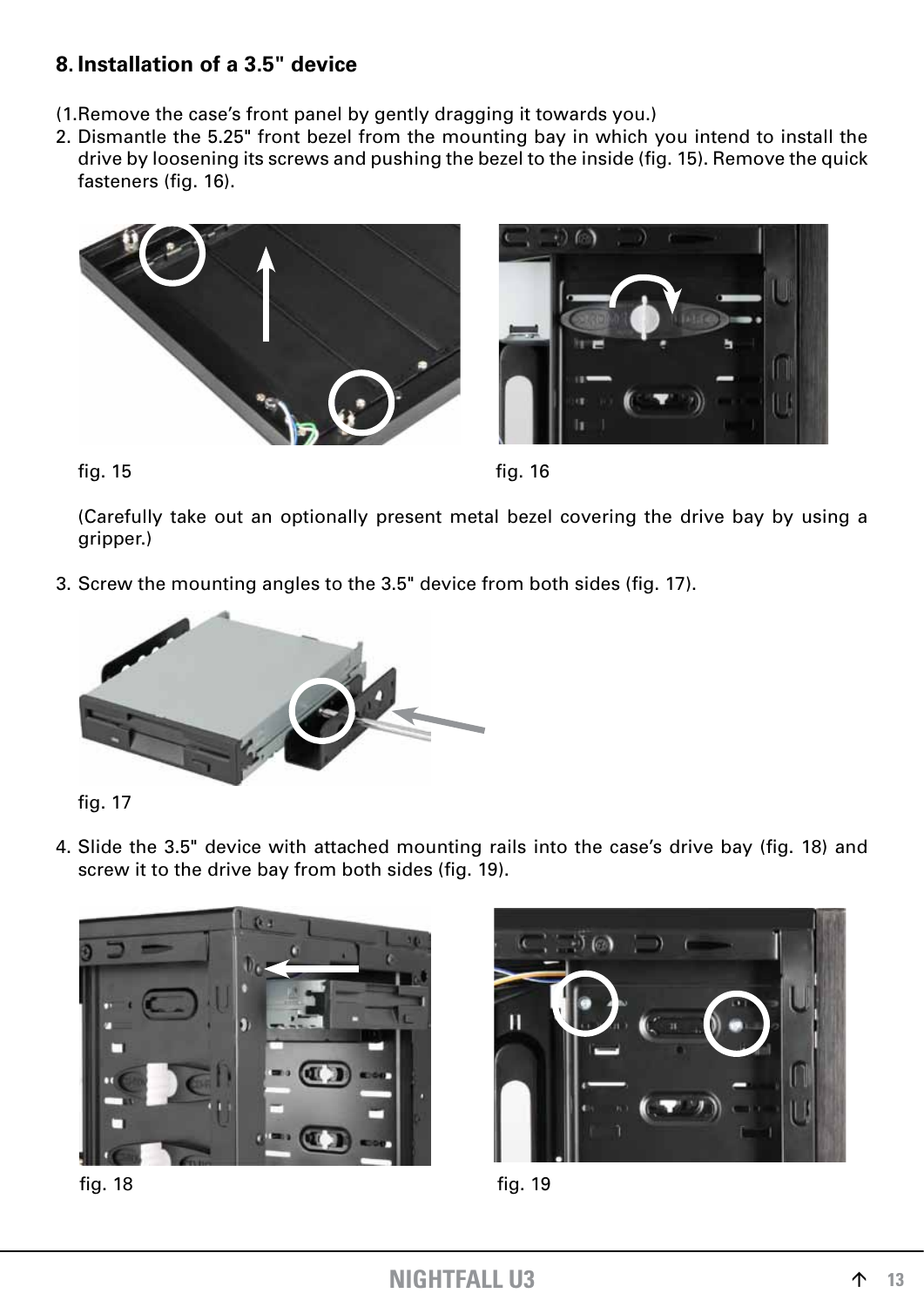- 5. Connect the 3.5" device to the power supply and the mainboard.
- 6. Screw the 5.25" bezel with 3.5" opening into the front panel (fig. 20) and place it back onto the case.



 (5.25" bezel with 3.5" opening)



 fig. 20

# <span id="page-13-0"></span>**9. Installation of an add-on card**

1. Remove the slot bezel's fixation screw and take away the slot bezel (fig. 21).



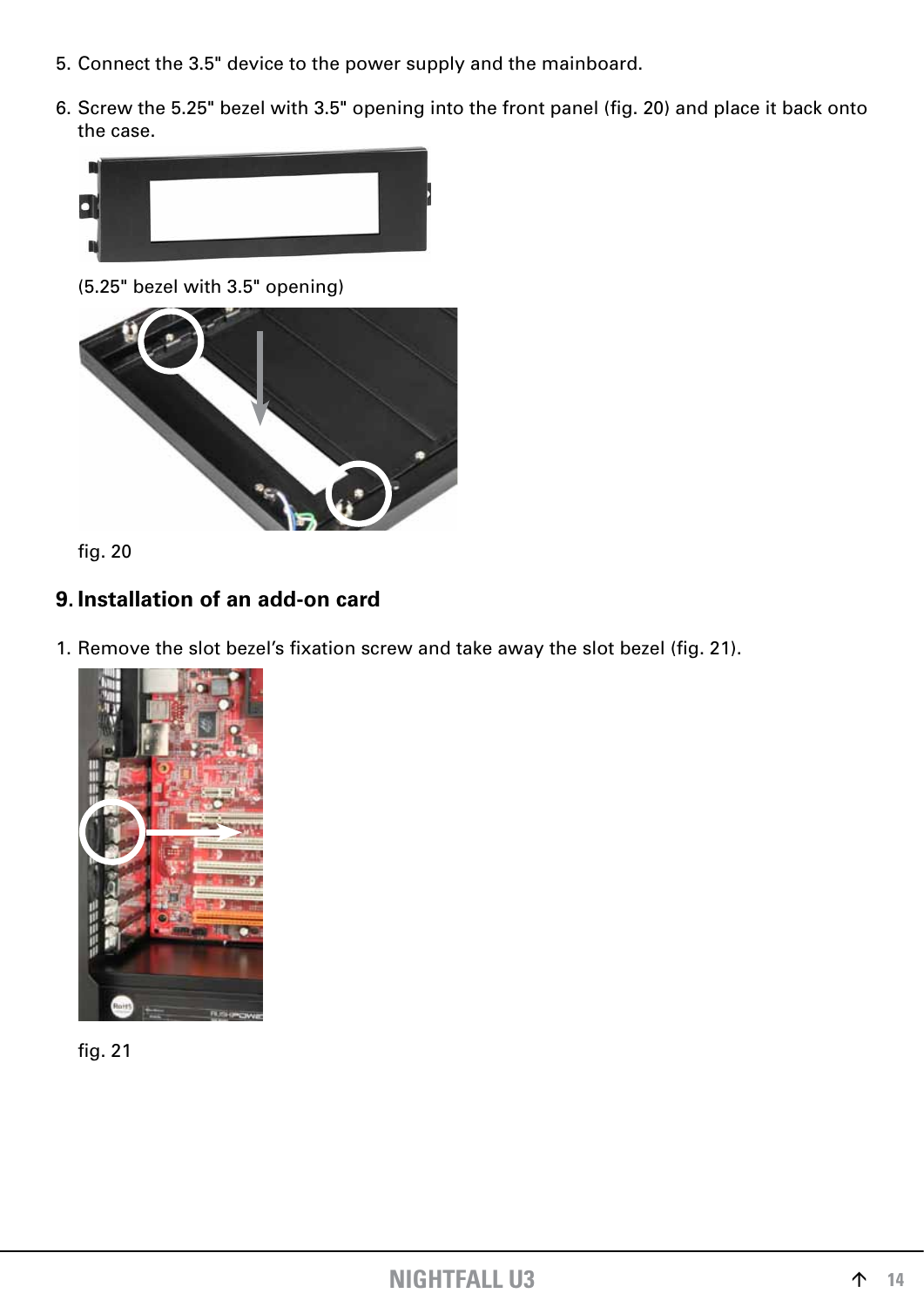2. Insert the add-on card into the mainboard's respective slot and fix it to the case by re-attaching the fixation screw (fig. 22).



 fig. 22

# <span id="page-14-0"></span>**10. The pre-installed fan**

- 1. The pre-installed 120 mm front fan provides a 4-pin PSU connector and a 3-pin mainboard plug.
- 2. Connect one of both plugs to either the respective PSU or (to control the fan speed via the mainboard) the matching mainboard connector.

# <span id="page-14-1"></span>**11. Installation of additional fans / optimized airflow**

1. Place the fan against the respective bracket from the inside (e.g. in the top panel / fig. 23).



 fig. 23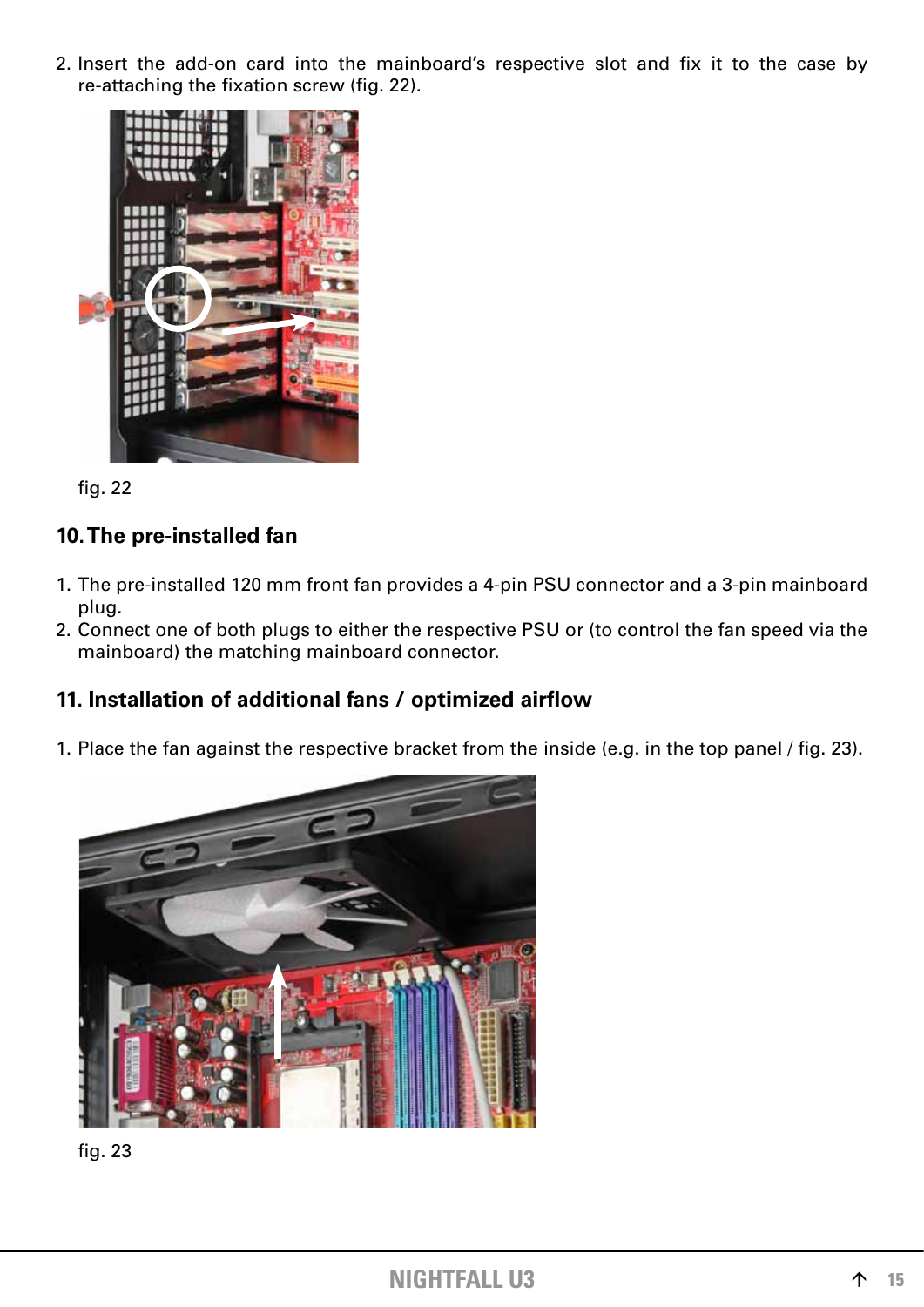2. Screw the fan to the attachment from the outside (fig. 24).





*Note:*

*The Nightfall case offers a lot of possibilities to install fans.*

*While installing fans make sure that (cool) air is taken in on the case's front side/bottom and blown out on its back side/top. The PC components with the highest heat development should be placed directly within the airflow.*